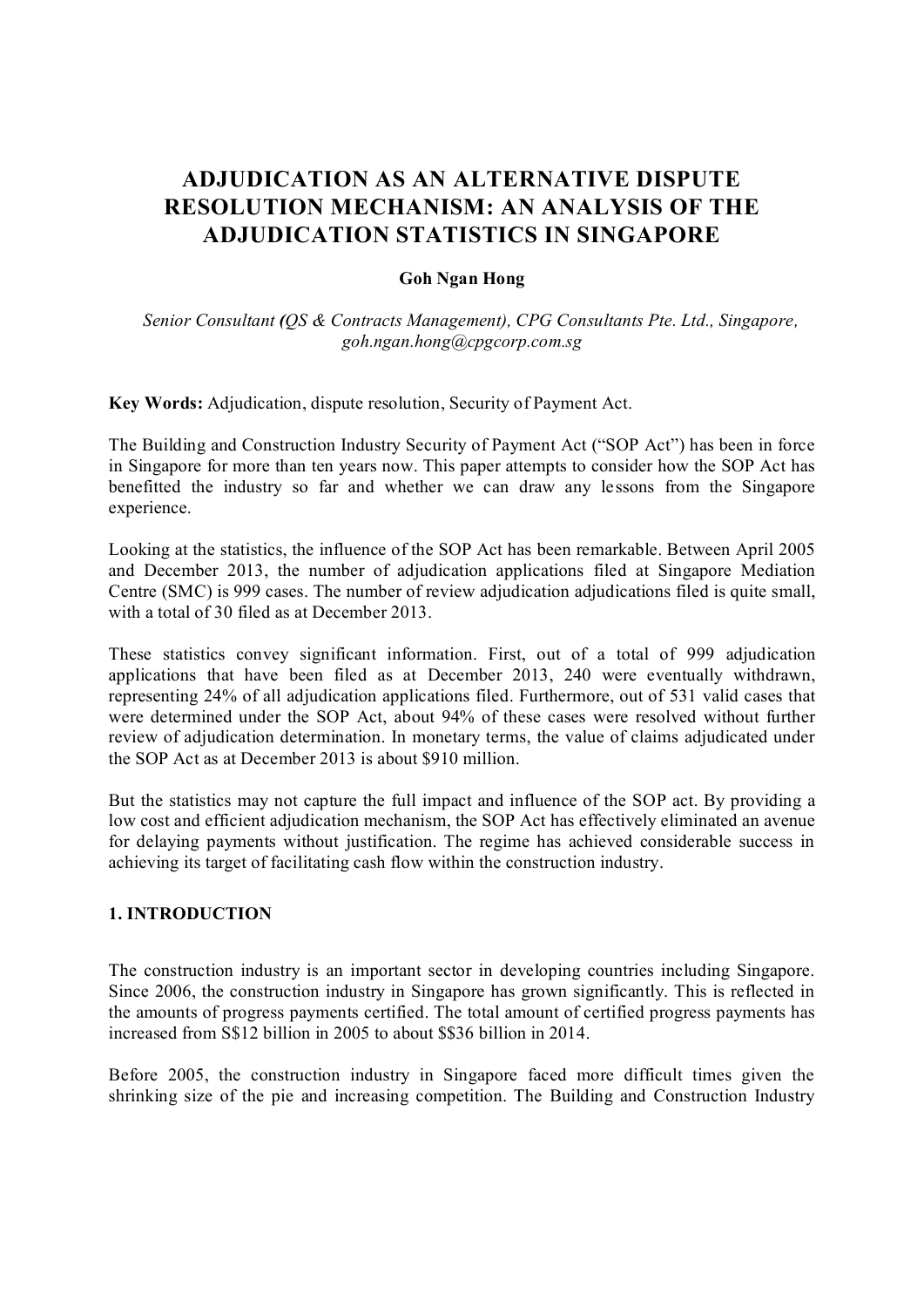Security Payment Act (herein after referred to as the "SOP Act") was enacted in 2004 and came into force on 1 April 2005.

The aim of the SOP Act was to facilitate cash flow by establishing a fast and low cost adjudication system to resolve payment disputes. However, it was observed (Chow, 2013) that the SOP Act's overriding legislative objective was to reform payment behavior in the construction industry, such as the intractable problems caused by delay in certifications and payments and, more insidiously, unwarranted deductions and set-offs against payments due to contractors and subcontractors. Chow (2005) found that such opportunistic behavior, which was prevalent amongst certain players in the industry, introduced unnecessary layers of risk in taking on construction work, exacerbating a host of productivity and cost escalation issues that are not unique to Singapore.

The main focus of the SOP Act is on the procedure for adjudicating payment claim disputes. The main features of the adjudication procedure are as follows:

- a) The claimant serves a Payment Claim which must be in writing and contain specific information relating to the claim.
- b) The respondent has 7 to 21 days to serve his Payment Response.
- c) There is a 7 day dispute settlement period, during which parties explore a settlement or clarify any matter relating to the Payment Claim. The respondent is also entitled to provide or vary a payment response.
- d) If there is no settlement, the claimant has 7 days to lodge an Adjudication Application with an authorised nominating body in respect of any disputed amount.
- e) Upon receipt, the authorised nominating body serves a copy of the adjudication application on the respondent, and within 7 days, appoints an adjudicator.
- f) The respondent has 7 days after receiving a copy of the adjudication application to serve an Adjudication Response.
- g) The adjudication commences immediately after the time allowed to serve an Adjudication Response expires. The adjudicator has 14 days after commencement of an adjudication to make his determination, unless the parties agree to extend time.
- h) A respondent dissatisfied with an adjudication determination has 7 days to apply for a review if the adjudication amount exceeds the response amount by more than \$100,000.

The SOP Act has been in force in Singapore for a decade now. This paper attempt to consider how the SOP Act has benefitted the industry thus far and whether we can draw any lessons from the Singapore experience.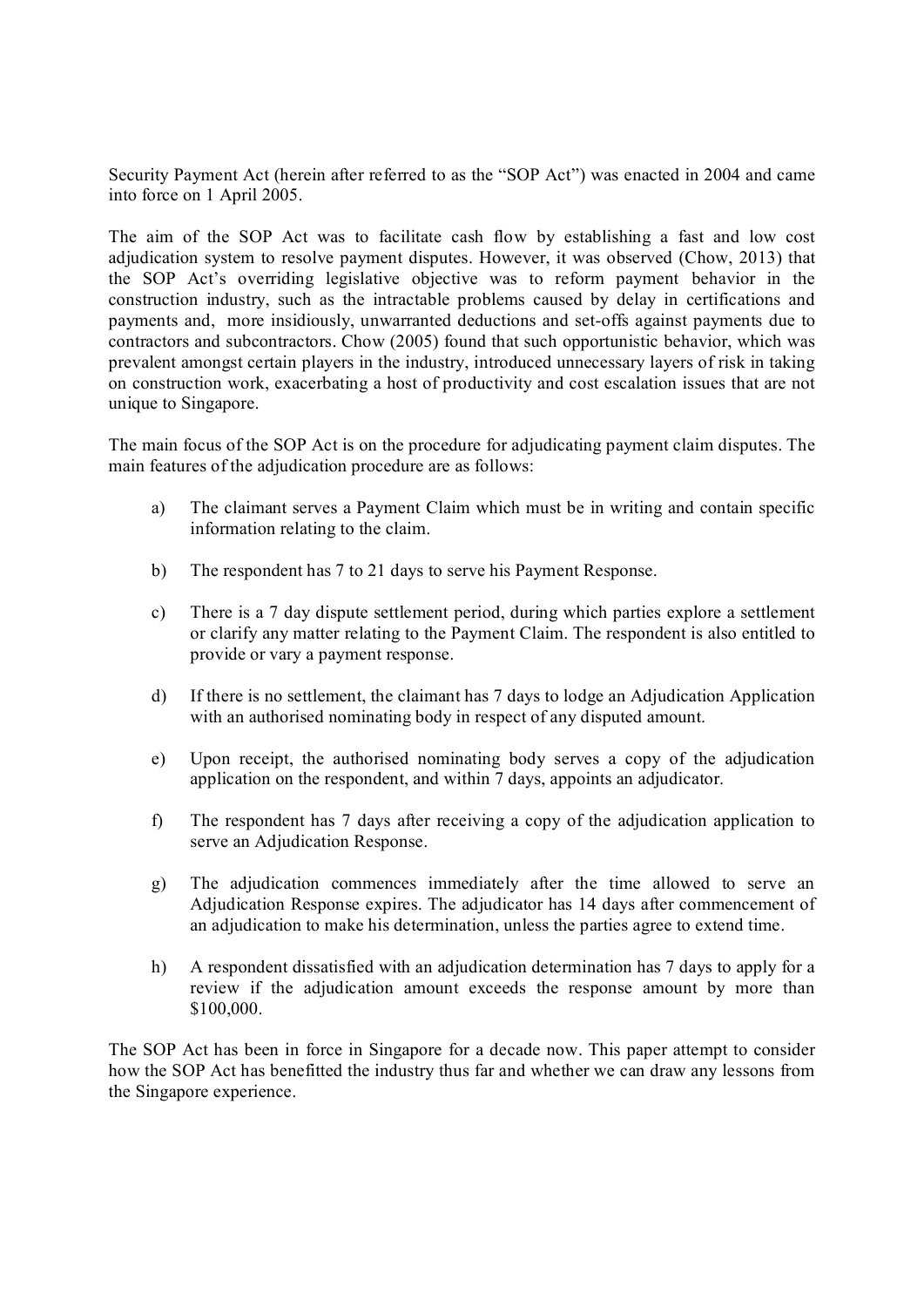## **2. METHODOLOGY**

This study is based mainly on the statistics on Adjudication Applications and Adjudication Review Applications from April 2005 to December 2013 collated and published by Building and Construction Authority (BCA) of Singapore in its website. Additional statistics from the findings of Lee (2011) and Chow (2011) are used to supplement the BCA statistics in the study.

## **3. FINDINGS**

Based on the statistics, the following are the key findings and analyses:

# **3.1 Case Load**

Between 2006 and 2009, the number of adjudication applications filed at the SMC doubled each year. It appears to have stabilised at around 170 from 2009 (see Table 3.1). Chow (2011) found that it is possible that the number of cases each year have now reached a steady volume state. In fact, it was dropped to about 135 cases in 2011 and 2012. In 2013, the case load again doubled to 228. The statistics in 2014 has not been published. It is estimated to be about 400.

The number of review adjudications filed is quite small, with a total of 30 filed up to December 2013 (see Table 1).

It is observed (Lee S.K., 2011) that the number of applications filed in the High Court to review the adjudication determination is also small; only 26 have been filed as at January 2012.

| Year  | Number of | No. of Review |
|-------|-----------|---------------|
|       | Cases     | Cases         |
| 2005  | 1         |               |
| 2006  | 21        |               |
| 2007  | 50        |               |
| 2008  | 92        |               |
| 2009  | 169       | 3             |
| 2010  | 165       | 5             |
| 2011  | 135       | 5             |
| 2012  | 138       | 5             |
| 2013  | 228       | 10            |
| Total | 999       | 30            |

#### **Table 1: Case Load from 2005 to 2013**

#### **3.2 Status Breakdown**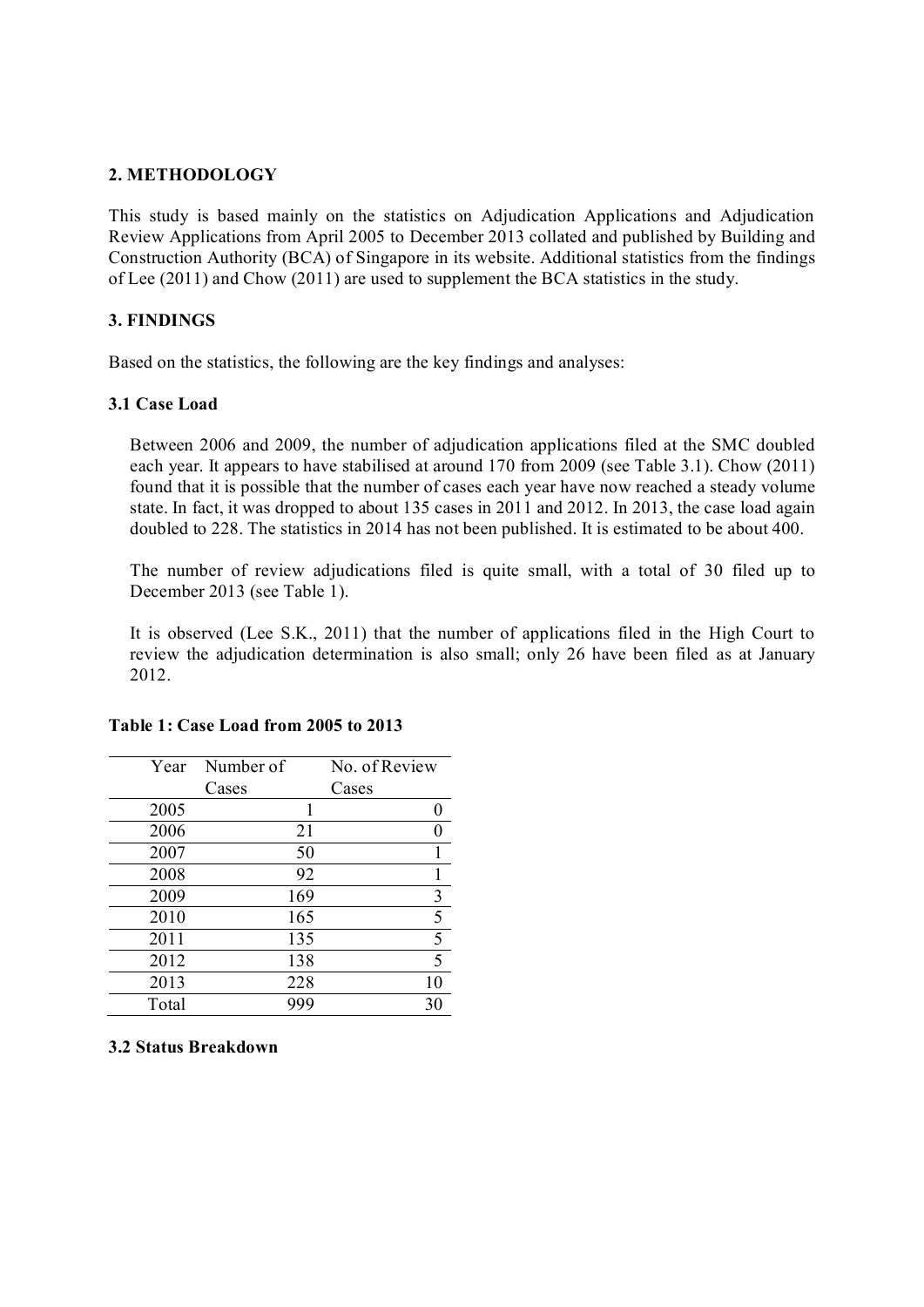| <b>Status</b>                          | Number | $\frac{0}{0}$ |
|----------------------------------------|--------|---------------|
| (a) Applications (valid) determined    | 531    | 53            |
| - in favour of the claimant*: 519      |        |               |
| (98%)                                  |        |               |
| - in favour of the respondent: 12      |        |               |
| (2%)                                   |        |               |
| * include partial payment to           |        |               |
| claimant                               |        |               |
| (b) Applications determined as invalid | 202    | 20            |
| (c) Applications pending determination | 26     | 3             |
| (d) Applications withdrawn             | 240    | 24            |
| Total                                  |        | 100           |

## **Table 2: No of Applications with status breakdown**

These statistics convey significant information. First, out of a total of 999 adjudication applications that have been filed as at December 2013 (see Table 2), 240 were eventually withdrawn, representing 24% of all adjudication applications filed. Furthermore, out of 531 cases that were determined under the SOP Act, at least 94% of these cases were resolved without further review of adjudication determination.

## **3.3 Value of claims adjudicated against total progress payments certified**

It is observed (Lee S.K., 2011) that in monetary terms, the value of claims adjudicated under the SOP Act, measured against the total progress payments certified over the period from April 2005 to August 2011, stands at under 1% (see Table 3).

| Year |       | No.    |     | of No. | of       | Total Value  | Average       | Total           | Claim<br><b>as</b> |
|------|-------|--------|-----|--------|----------|--------------|---------------|-----------------|--------------------|
|      |       | Claims |     | Review |          | Claims<br>of | value<br>οf   | Progress        | a % of total       |
|      |       | filed  |     | Adjns  |          | $(\text{m})$ | claims        | Claims          | progress           |
|      |       |        |     |        |          |              | $(\text{Sm})$ | Certified       | claims             |
|      |       |        |     |        |          |              |               | $(\mathsf{Sm})$ | certified          |
|      | 2005  |        |     |        | $\theta$ | 0.42         | 0.42          | 12.221          | 0.0034%            |
|      | 2006  |        | 21  |        | $\theta$ | 4.12         | 0.20          | 12.938          | $0.03\%$           |
|      | 2007  |        | 50  |        |          | 42.60        | 0.85          | 17.872          | 0.24%              |
|      | 2008  |        | 91  |        |          | 66.30        | 0.73          | 26.217          | 0.25%              |
|      | 2009  |        | 169 |        | 3        | 372.78       | 2.21          | 30.894          | 1.21%              |
|      | 2010  |        | 164 |        | 5        | 211.20       | 1.29          | 26.979          | 0.78%              |
|      | 2011  |        | 105 |        |          | 201.20       | 1.92          | N.A.            | Until Aug          |
|      | Total |        | 601 |        | 11       | 899.14       | 1.50          |                 |                    |

|  |  | Table 3: Value of claims adjudicated against total progress payments certified |
|--|--|--------------------------------------------------------------------------------|
|  |  |                                                                                |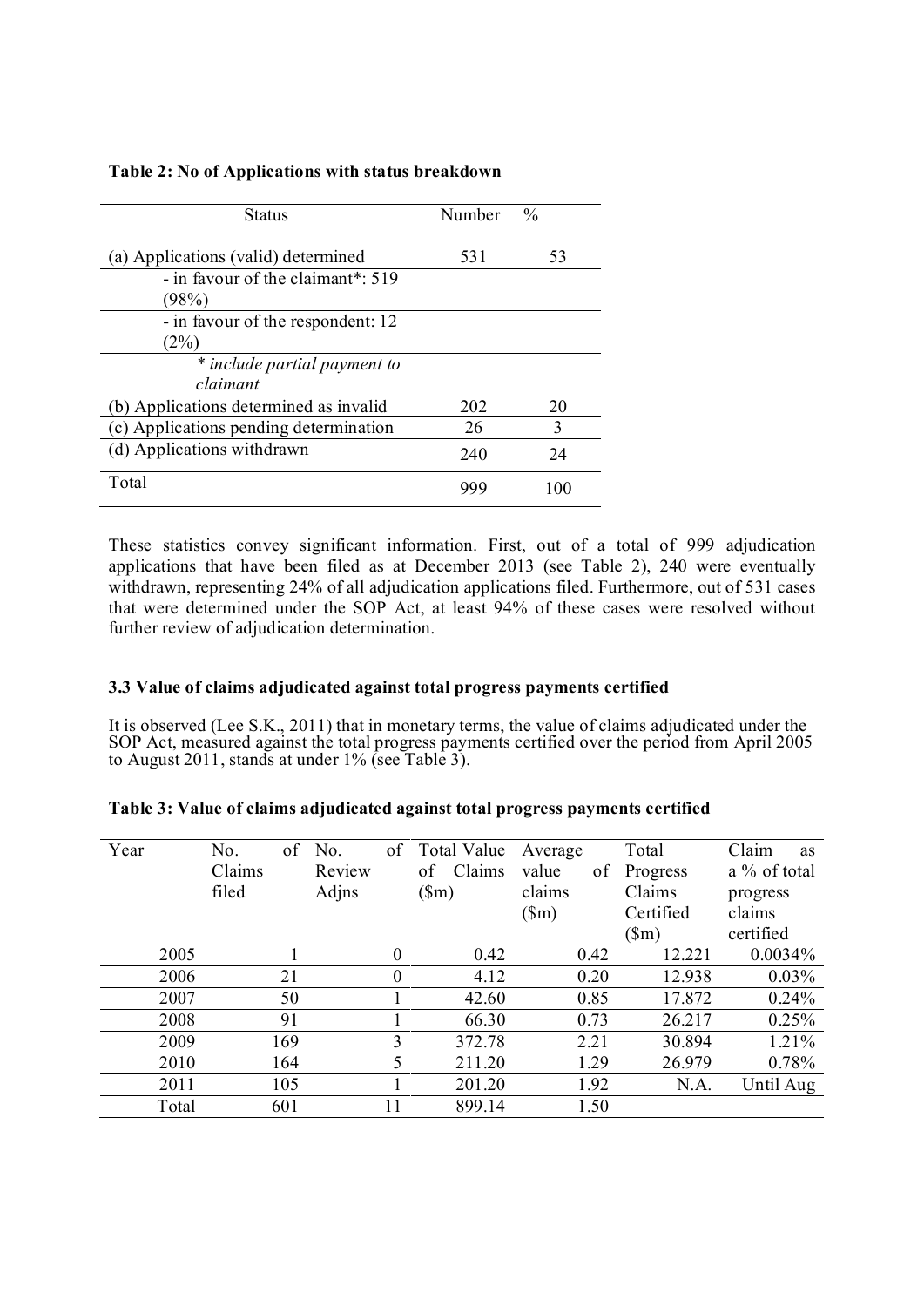Based on statistics published by BCA, from April 2005 to December 2013, the total value of claims for adjudication is \$910 million. For the same period, the total progress claims certified is \$221.932 billion. The value of claims adjudicated is about 0.4% of the total progress payments certified.

# **3.4 Number of Applications with and without Payment Response**

Out of the 999 adjudication applications, about 71% are without payment response (see Table 4).

**Table 4: No of Applications with and without payment response** 

| Number of Applications       | 999 | $100\%$ |
|------------------------------|-----|---------|
| - without payment response : | 710 | $71\%$  |
| - with payment response :    | 289 | 29%     |

## **3.5 Categories of Dispute Situations**

It is observed (Lee E., 2011) that 65% of the cases remain situation where no payment response was furnished and 23% relate to disputed payment response (see Table 5).

#### **Table 5: Categories of Dispute Situations**

| Categories of Dispute Situations  | Percentage |
|-----------------------------------|------------|
| Failure to issue payment response | 65         |
| Disputed payment response         | 23         |
| Dispute over accepted response    |            |
| Payments for Supply Contracts     |            |
| Total                             |            |

## **3.6 Categories of Claimants vs. Respondents**

It is noted that 64% of the cases are subcontractors claiming against the main contractors (see Table 6). About 16% of the cases are main contractors claiming against developers/owners. About 14% of the cases are sub-subcontractors claiming against subcontractors. Only 5% are consultants/designers claiming against contractors/developers/owners.

#### **Table 6: No of Applications in terms of categories of claimants vs. respondents**

| Categories of Claimants vs. Respondents (for | Number | Percentage |
|----------------------------------------------|--------|------------|
| valid applications)                          |        |            |
| (a) Main contractor claiming                 | 85     | 16%        |
| developer/owner                              |        |            |
| (b) Subcontractor claiming main contractor   | 342    | 64%        |
| (c) Sub-subcontractor claiming Subcontractor | 75     | 14%        |
| (d) Consultant/designer claiming             | 24     | $5\%$      |
| contractor/developer/owner                   |        |            |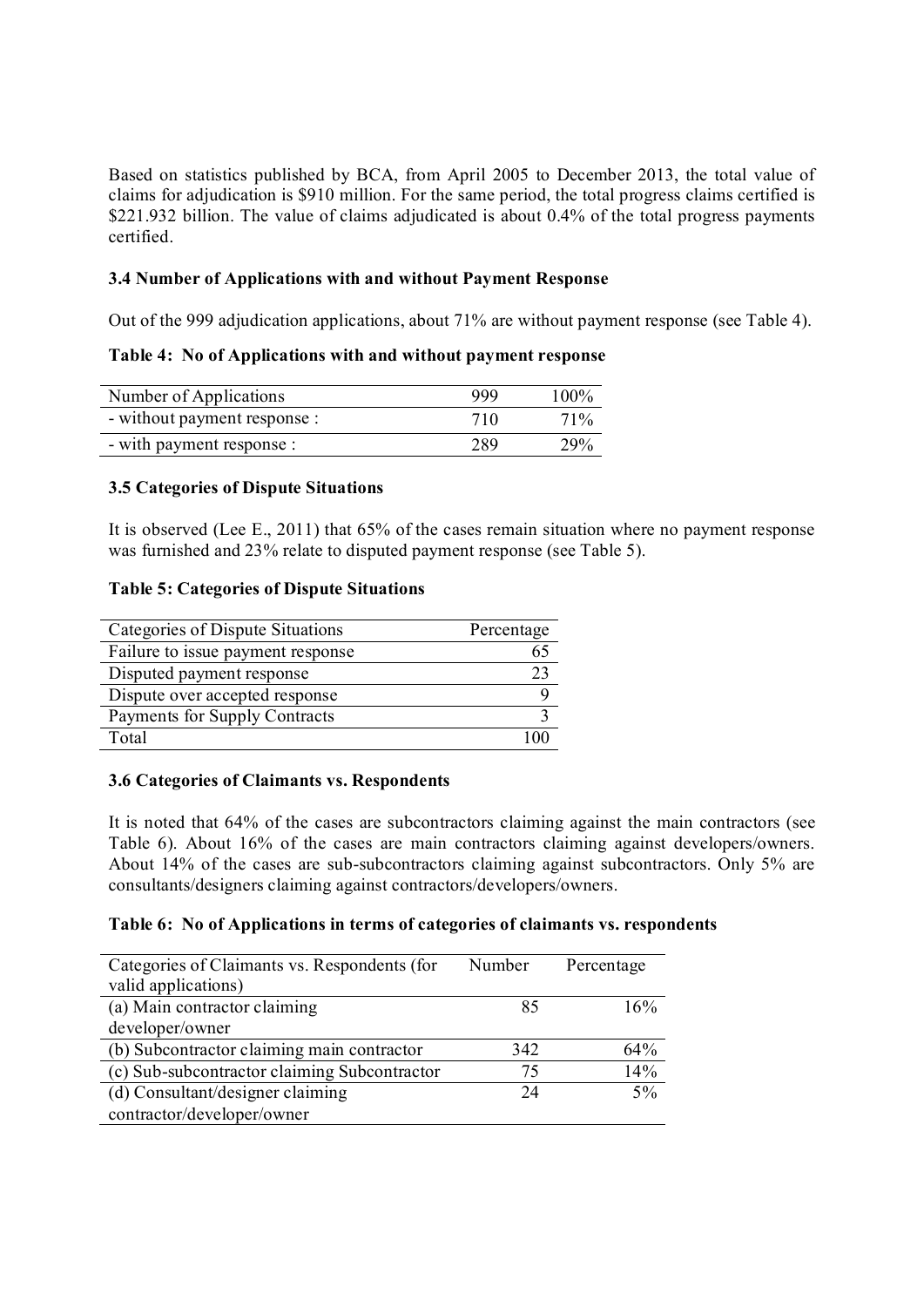| (e) Others (e.g. suppliers claiming<br>contractor/developer/owner) |     | 10/6       |
|--------------------------------------------------------------------|-----|------------|
| Total                                                              | 531 | $100.00\%$ |

#### **3.7 Number of cases proceeding to merits**

It is found (Chow, 2011) that only 15% of the cases proceeded to consideration of merits. 55% of the cases involved a non-compliant payment response. 30% of the cases were met with jurisdiction objections (see Table 7).

Jurisdiction objections involve one of the following issues:

- a) Appointment: The adjudicator has to be appointed through the authorised nominating body which is itself regulated by the Act.
- b) Contract in writing: Existence of contract in accordance with principles of contract formation and definition of "contract made in writing" in the SOP Act.
- c) Nature of Contract: The meaning of a "construction contract" or a "supply contract" as defined under the SOP Act.
- d) Territorial Reach: The contract relates to work carried out in Singapore or goods or services supplied in relation to work carried out in Singapore.
- e) Procedural Compliance: Whether the payment claim was served prematurely, compliance with DSP and

#### **Table 7: Number of cases proceeding to merits**

|                                 | Percentage |
|---------------------------------|------------|
| Non-compliant Payment Responses | 55%        |
| Jurisdictional Objections       | 30%        |
| Matters proceeding to Merits    | 15%        |

#### **3.8 Disputed and Adjudicated Amounts**

#### **3.8.1 Disputed Amounts**

The disputed amounts for valid applications range from S\$4,900.00 to S\$116 million (see Table 8).

#### **Table 8: Disputed Amounts (for valid applications)**

|                                    | Amount SS        |
|------------------------------------|------------------|
| Total disputed amount              | \$909,999,862.23 |
| Maximum disputed amount for a case | \$116,251,933.51 |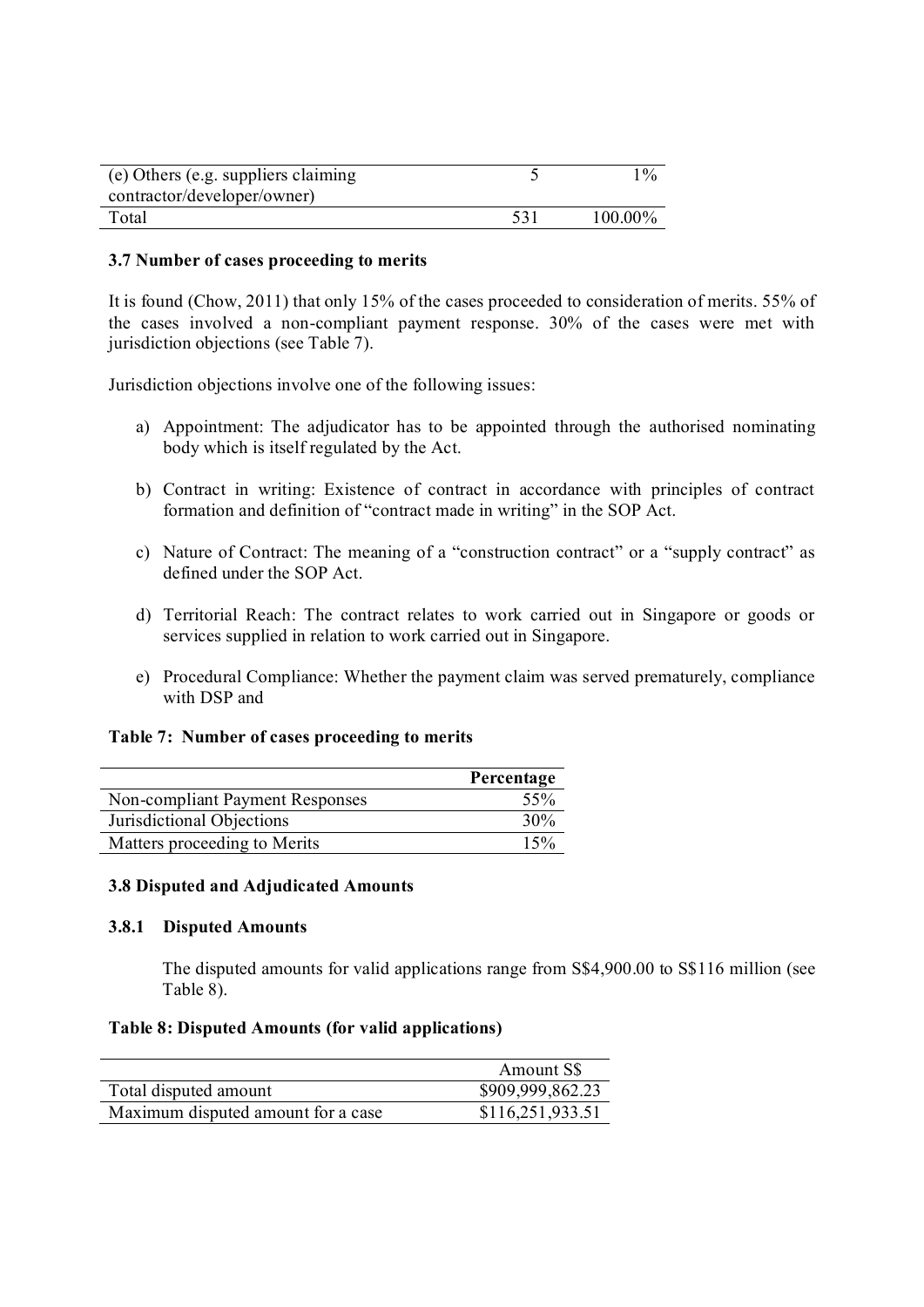| Minimum disputed amount for a case | \$4,900.00 |
|------------------------------------|------------|
|------------------------------------|------------|

#### **3.8.2 Adjudicated Amounts**

The adjudicated amounts for valid applications range from S\$0 to S\$30.0 million (see Table  $\check{9}$ ).

#### **Table 9: Adjudicated Amounts (for valid applications)**

|                                       | Amount S\$       |
|---------------------------------------|------------------|
| Total adjudicated amount              | \$391,810,475.27 |
| Maximum adjudicated amount for a case | \$30,071,968.64  |
| Minimum adjudicated amount for a case | \$0.00           |

#### **3.8.3 Adjudicated Amounts as a % of Claimed Amounts**

In about 57% of the valid applications, the adjudicated amounts are between 90% and 100% of the claimed amounts (see Table 10).

| Adjudicated amount as a % of |     | Number Percentage |
|------------------------------|-----|-------------------|
| claimed amount               |     | $(\%)$            |
| 90\% to $100\%$              | 302 | 57                |
| 80% to 89%                   | 39  |                   |
| 70% to 79%                   | 28  | 5                 |
| $60\%$ to $69\%$             | 21  |                   |
| 50% to 59%                   | 22  |                   |
| 40% to 49%                   | 26  | 5                 |
| 30% to 39%                   | 25  | 5                 |
| 20% to 29%                   | 22  | 4                 |
| $0\%$ to 19%                 | 46  | 9                 |
|                              | 531 |                   |

#### **. Table 10: Adjudicated amount as a % of claimed amount**

#### **3.9 Review Adjudications**

A respondent who is aggrieved by an adjudication determination may lodge an adjudication review application with the authorised nominating body. There is no equivalent of the adjudication review procedure in the United Kingdom, Australia or New Zealand. It is therefore unique to the Singapore regime. Under the Act, an adjudication review is essentially an adjudication of the extent to which 'the adjudicated amount exceeds the relevant response amount". It allows the substantive merits of the original determination to be reconsidered. At the conclusion of the review, if the review adjudicator agrees with the conclusion of the first instance adjudicator, they are expected to 'refuse the adjudication review application'. If the review tribunal arrives at a different result, the Act provides for the tribunal to substitute the original determination with their determination.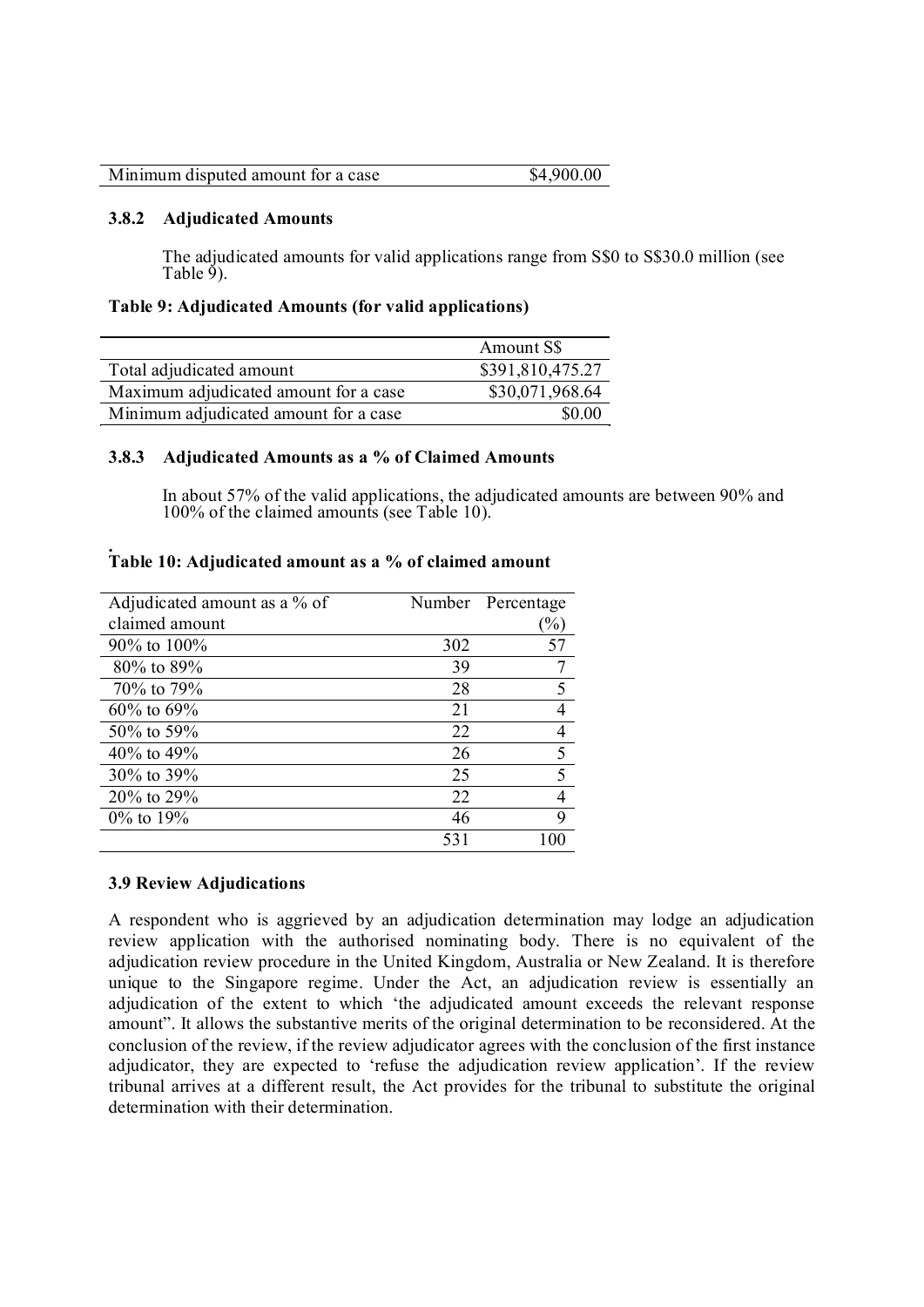## **3.9.1 Status of Review Adjudications**

The total number of review adjudication up to December 2013 is only 30 (see Table 11). Out of this, 9 (30%) were determined as invalid. Out of the 17 valid review applications, 7 (41%) were determined in favour of the claimant and 10 (59%) were determined in favour of the respondent.

## **Table 11: Status of Review Adjudication**

| Number of Review Applications              | 30       | 100%  |
|--------------------------------------------|----------|-------|
| <b>Status</b>                              |          |       |
| (a) Review Applications (valid) determined | 17       | 57%   |
| - in favour of the claimant *: 7<br>(41%)  |          |       |
| - in favour of the respondent : 10         |          |       |
| (59%)                                      |          |       |
| * include partial payment to               |          |       |
| claimant                                   |          |       |
| (b) Review Applications determined as      | 9        | 30%   |
| invalid                                    |          |       |
| (c) Review Applications pending            | $\Omega$ | $0\%$ |
| determination                              |          |       |
| (d) Review Applications withdrawn          | 4        | 13%   |

#### **3.9.2 No of Review Applications in terms of categories of claimants vs. respondents**

Out of the 26 review applications which were not withdrawn, 16 (62%) were subcontractor claiming against main contractor, 2 (8%) were sub-subcontractor claiming against subcontractor and 2 (8%) were consultant/designer claiming against contractor/developer/owner (see Table 12),

#### **Table 12: No of Applications in terms of categories of claimants vs. respondents**

| Categories of Claimants vs. Respondents (for review | Number | $\frac{0}{0}$ |
|-----------------------------------------------------|--------|---------------|
| applications not withdrawn)                         |        |               |
| (a) Main contractor claiming developer/owner        | h      | 23            |
| (b) Subcontractor claiming main contractor          | 16     | 62            |
| (c) Sub-subcontractor claiming Subcontractor        |        |               |
| (d) Consultant/designer claiming                    | ∍      |               |
| contractor/developer/owner                          |        |               |
| Total                                               |        |               |

#### **3.9.3 Adjudicated review amount as a % of Adjudicated amount**

Out of the 26 adjudication review which were not withdrawn, 18 (69%) were with adjudicated review amount being 90% to 100% of the adjudicated amount and 7 (27%) were with adjudicated amount being 0%.to 19% of the adjudicated amount (see Table 13).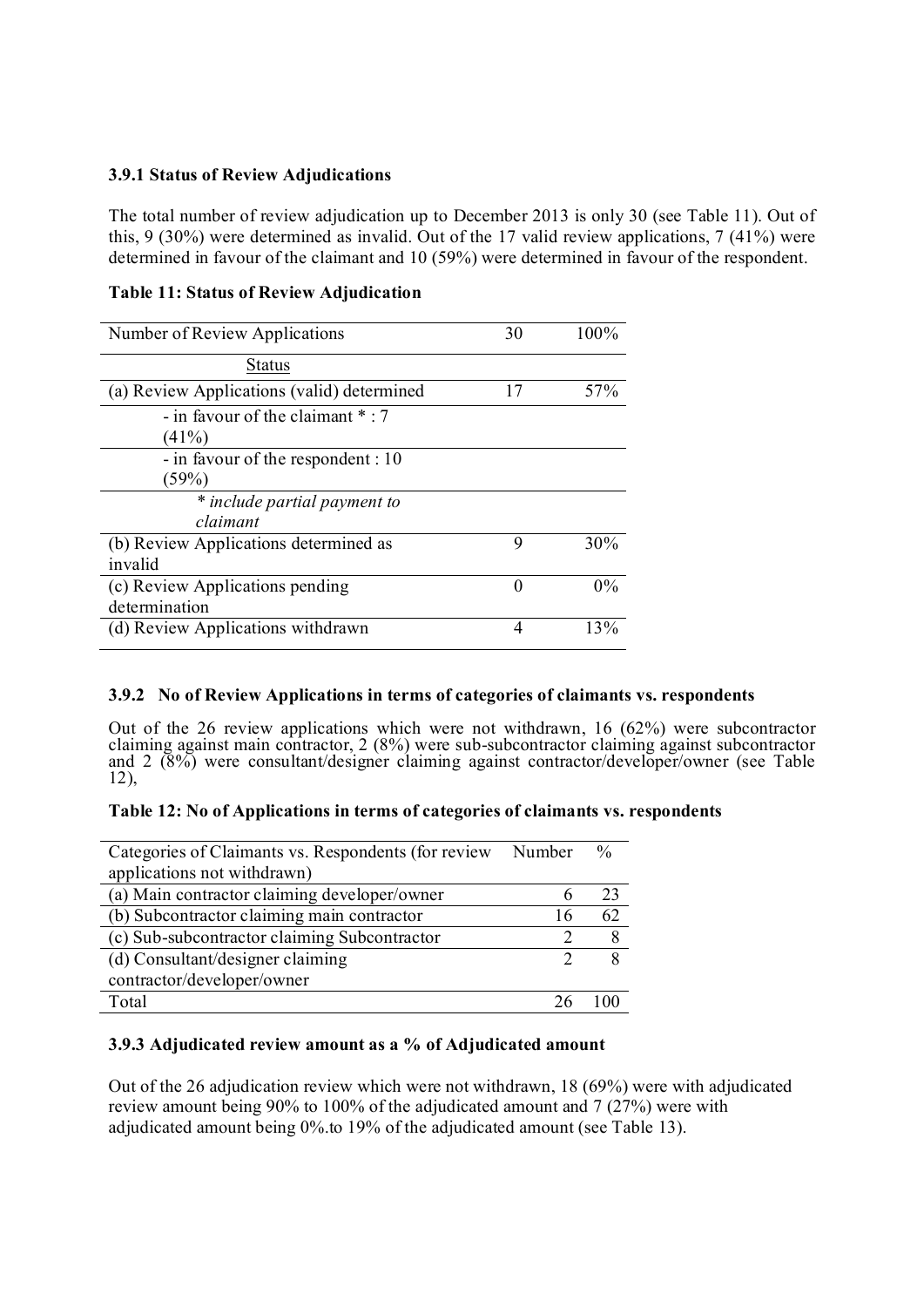## **Table 13: No of Applications in terms of categories of claimants vs. respondents**

| Adjudicated review amount               | Number | Percentage |
|-----------------------------------------|--------|------------|
| as a % of Adjudicated amount            |        | (%)        |
| (for Review Applications not withdrawn) |        |            |
| $90\%$ to $100\%$                       | 18     | 69         |
| 80% to 89%                              |        |            |
| 70% to 79%                              |        |            |
| $60\%$ to $69\%$                        |        |            |
| 50% to 59%                              |        |            |
| 40% to 49%                              |        |            |
| 30% to 39%                              |        |            |
| 20% to 29%                              |        |            |
| 0% to 19%                               |        | 27         |
| Total                                   | 26     |            |

# **3.10 Adjudicator's Fees, Time Spent and Composition by Professions**

# **3.10.1 Range of Adjudication fees**

The adjudication fees (excluding GST) for all applications range from \$1,000/- to \$95,041.50/- (see Table 14).

# **Table 14: Adjudication Fees (ex GST) (for all applications)**

| Range of adjudication fees for a case | Amount      |
|---------------------------------------|-------------|
|                                       | S\$         |
| Maximum adjudication fees for a case  | \$95,041.50 |
| Minimum adjudication fees for a case  | \$1,000.00  |

## **3.10.2 Distribution of Adjudication fees**

In 54% of the cases, the adjudication fees (excluding GST) fall within the range from \$2,000/- to \$5,999/- (see Table 15 for fees distribution).

# **Table 15: Distribution of Adjudication Fees**

| Distribution of adjudication fees | Number | Percentage<br>$\frac{1}{2}$ |
|-----------------------------------|--------|-----------------------------|
| \$750 to \$1,999                  | 26     |                             |
| \$2,000 to \$3,999                | 222    | 30                          |
| \$4,000 to \$5,999                | 175    | 24                          |
| \$6,000 to \$7,999                | 103    | 14                          |
| \$8,000 to \$9,999                | 61     | 8                           |
| \$10,000 to \$11,999              | 31     |                             |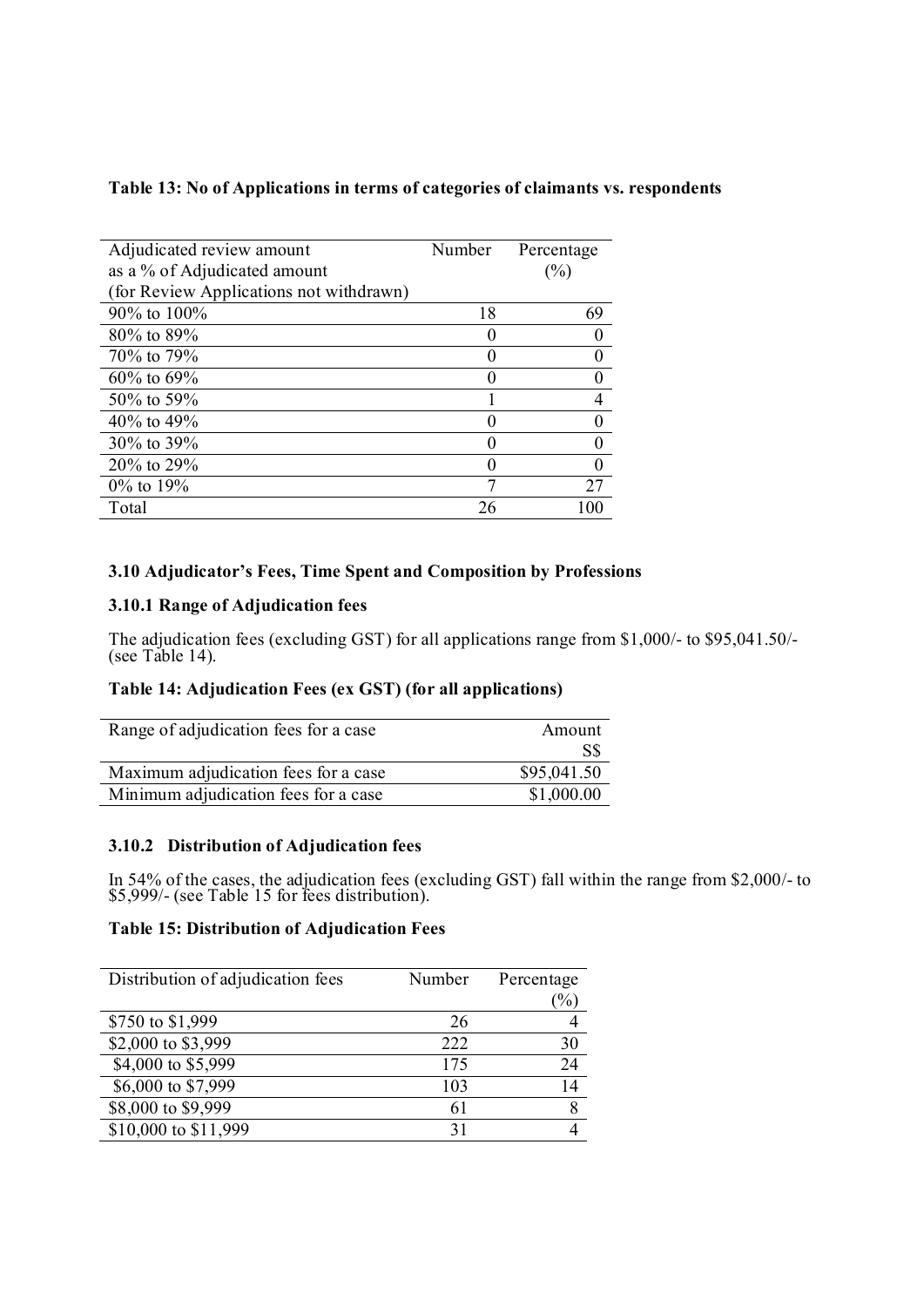| \$12,000 to \$13,999 | 32  |  |
|----------------------|-----|--|
| \$14,000 to \$15,999 | 20  |  |
| \$16,000 to \$17,999 | 16  |  |
| \$18,000 to \$19,999 |     |  |
| \$20,000 to \$21,999 |     |  |
| \$22,000 to \$23,999 |     |  |
| \$24,000 to \$25,999 |     |  |
| above \$26,000       | 23  |  |
| Total                | 733 |  |

## **3.10.3: Range of Adjudication Review fees**

The adjudication review fees (excluding GST) for all applications range from \$3,562.50 to \$32,312.50 (see Table 16).

# **Table 16: Adjudication Review Fees (ex GST) (for all Review Applications)**

| Range of adjudication review fees for a case | Amount      |
|----------------------------------------------|-------------|
|                                              | S\$         |
| Maximum adjudication review fees for a case  | \$32,312.50 |
| Minimum adjudication review fees for a case  | \$3,562.50  |

## **3.10.4 Distribution of Adjudication Review fees**

In 54% of the cases, the adjudication fees (excluding GST) fall within the range from \$2,000/- to \$11,999/- (see Table 17 for fees distribution).

#### **Table 17: Distribution of adjudication review fees**

| Distribution of adjudication review |                | Number Percentage |
|-------------------------------------|----------------|-------------------|
| fees                                |                | $\frac{9}{0}$     |
| \$1,250 to \$1,999                  |                |                   |
| \$2,000 to \$3,999                  | 5              | 19                |
| \$4,000 to \$5,999                  | 2              | 8                 |
| \$6,000 to \$7,999                  |                | 4                 |
| \$8,000 to \$9,999                  | 4              | 15                |
| \$10,000 to \$11,999                | $\overline{2}$ | 8                 |
| \$12,000 to \$13,999                | $\overline{2}$ | 8                 |
| \$14,000 to \$15,999                | $\overline{2}$ | 8                 |
| \$16,000 to \$17,999                |                |                   |
| \$18,000 to \$19,999                |                |                   |
| above \$20,000                      |                | 27                |
| Total                               | 26             |                   |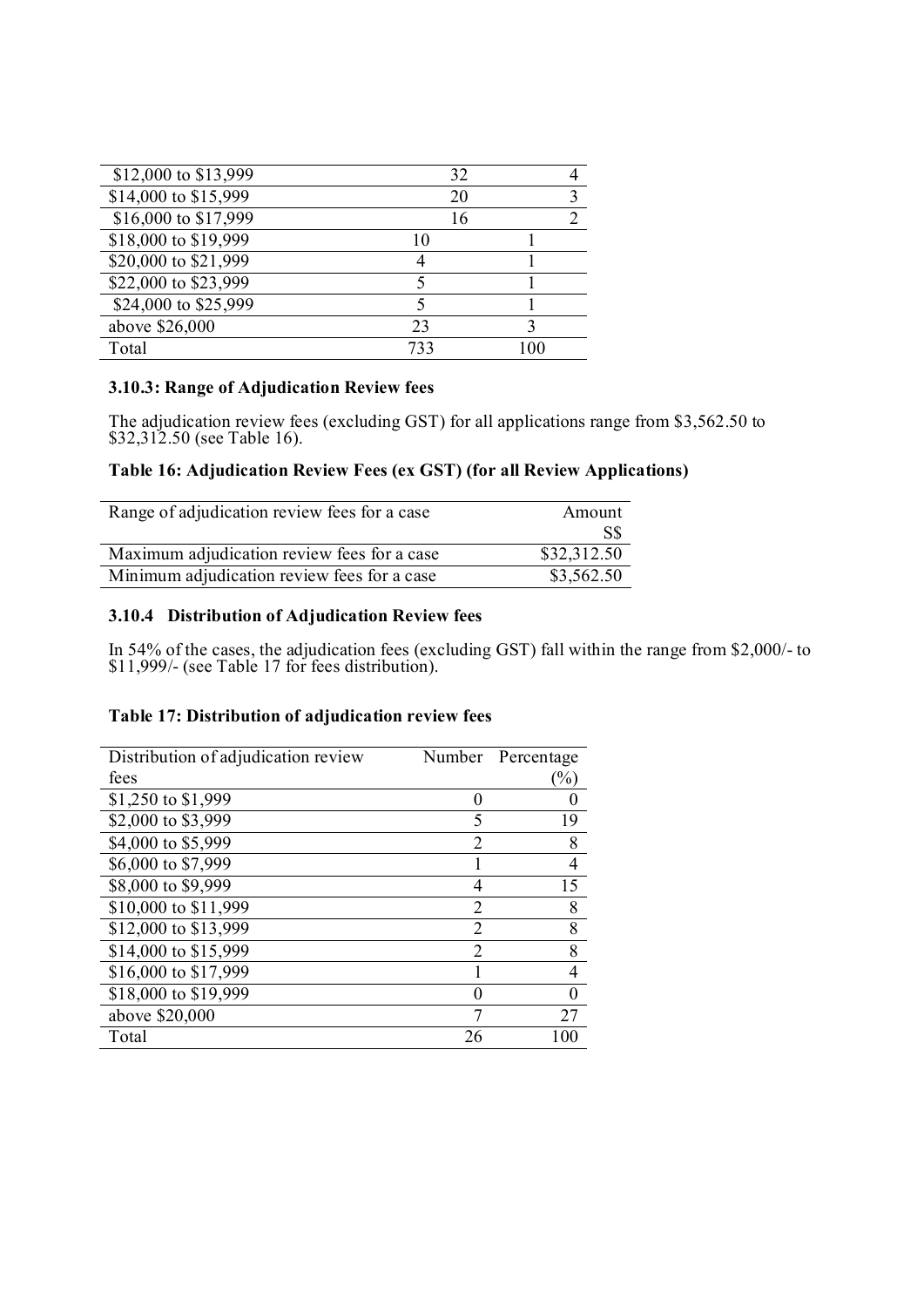## **3.10.5 Time Spent by Adjudicators**

Chow (2011) observed that with the exception of one instance, all determinations have been delivered within the stipulated time or extended time. The average time spent by adjudicators is 19.5 hours and the most number of hours spent in a case is 98.7 hours (see Table 18).

#### **Table 18: Time Spent by Adjudicators**

|                   | Time Spent |
|-------------------|------------|
| Average           | 19.5 hours |
| <b>Most Hours</b> | 98.7 hours |

#### **3.10.6 Composition of Adjudicators by Professions**

It is observed (Chow, 2011) that after the 2009 batch, there were 134 adjudicators. The three main professions of adjudicators are Lawyers (27%), Engineers (27%) and quantity Surveyors (26%) (see Table 19).

#### **Table 19: Composition of Adjudicators by Professions**

| Professions               | Percentage      |
|---------------------------|-----------------|
| Lawyers                   | 27%             |
| Engineers                 | 27%             |
| <b>Quantity Surveyors</b> | 26%             |
| Architects                | 10%             |
| Contractors               | 9%              |
| Others                    | 10 <sub>c</sub> |

## **4. CONCLUSIONS**

Looking at the statistics, the influence of the SOP Act has been remarkable. The number of adjudication applications filed at Singapore Mediation Centre (SMC) increased from 21 in 2006 to 228 in 2013. The number of review adjudication adjudications filed is quite small, with a total of 30 filed as at December 2013. The number of applications filed in the high court to review the adjudication determination is also small; only 26 have been filed as at Oct 2011.

These statistics convey significant information. First, out of a total of 999 adjudication applications that have been filed as at December 2013, 240 were eventually withdrawn, representing 24% of all adjudication applications filed. Furthermore, out of 531 cases that were determined under the SOP Act, at least 94% of these cases were resolved without further review of adjudication w determination. In monetary terms, the value of claims adjudicated under the SOP Act measured against the total progress payment certified over the past six years stands at less than 1%.

But the statistics may not capture the full impact and influence of the SOP act. By providing a low cost and efficient adjudication mechanism, the SOP Act has effectively eliminated an avenue for delaying payments without justification. The regime has achieved considerable success in achieving its target of facilitating cash flow within the construction industry.